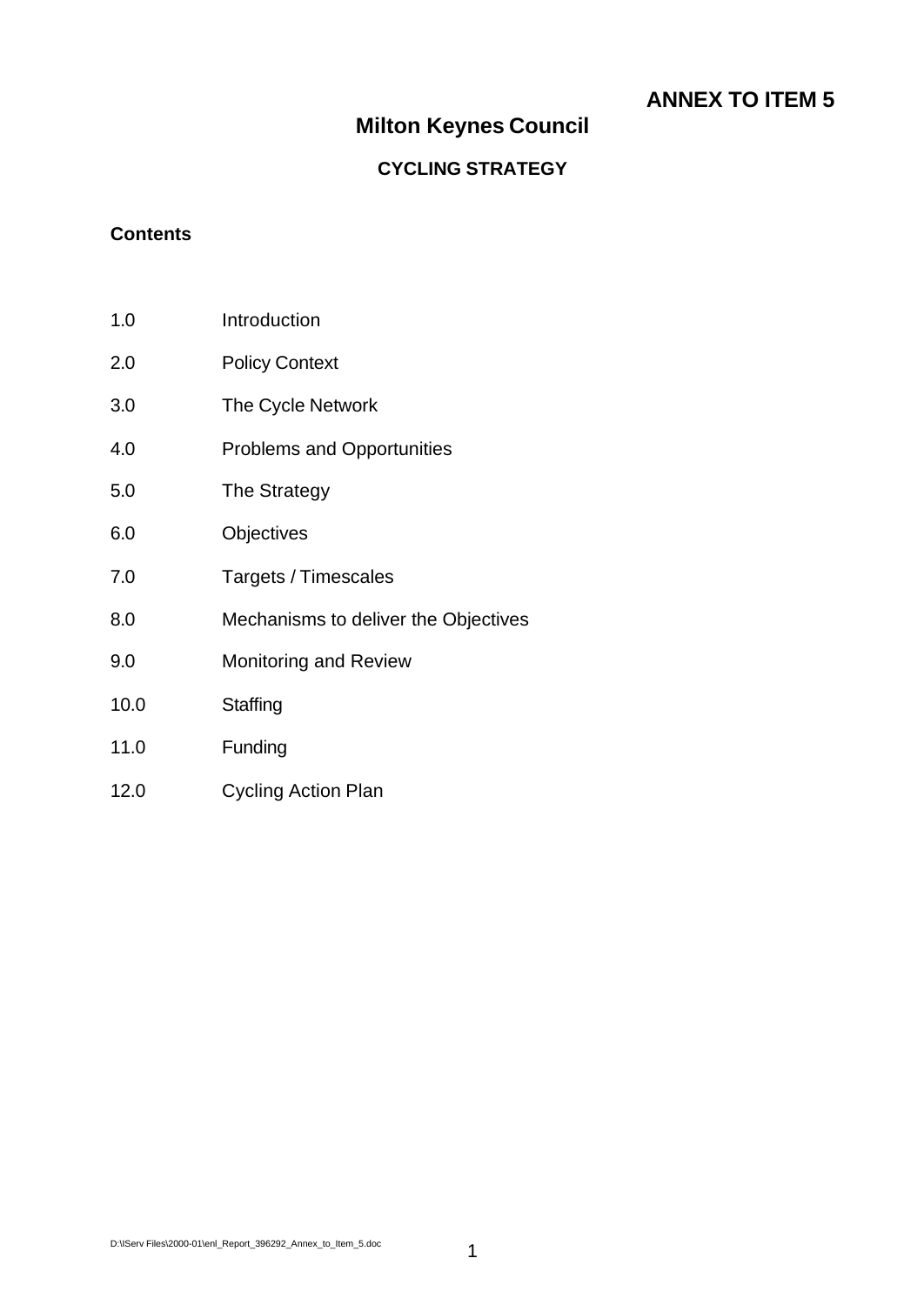## **1 Introduction**

The growth in the ownership and use of the private motor car is creating pressure on our transport system both in respect of air pollution and congestion of our urban and rural infrastructure.

As part of a comprehensive transport strategy there is a need to shift the emphasis away from dependency on the private car. This needs to be balanced by an increase in the numbers of trips being made by other means, public transport, cycling, walking and car share.

In 1996 the National Cycling Strategy (NCS) was produced. The purpose of the NCS is to create a focus for organisations and individuals that are in a position to influence a change in physical conditions, the attitudes of individuals and the outlook of organisations. It sets out common objectives, identifies targets in relation to those objectives, and identifies a range of actions that can help to meet the targets.

The headline target of the NCS is "To increase cycle use." The targets set to determine if this objective has been met are:

*Double the number of trips by cycles (based on 1996 figures) by end 2002. Quadruple the number of trips by cycles (based on 1996 figures) by end 2012.*

## **2 Policy context**

As stated in our Sustainable Integrated Transport Strategy (SITS) document our vision is:

*"We aim to open up Milton Keynes by making it a place where everyone can afford to move around conveniently, where economic, social and cultural life can flourish, whilst damage to our environment is minimised."*

Our vision and the following objectives will guide us:

- *All people should be able to move around conveniently and safely, regardless of their circumstances, with those able to pay doing so.*
- *That, in developing our planning policies with our partners, we will actively seek to reduce the number, length and need to make journeys.*
- *To encourage walking, cycling, and quality public transport, whilst reducing journeys by car and promoting a healthier lifestyle.*
- *To ensure that Milton Keynes' economic prosperity is enhanced by our new transport policies by helping people to travel when and where they want, but in more environmentally friendly ways.*

Our objectives are consistent with the Government's integrated transport policy and with its over-arching objectives

The purpose a cycle strategy of Milton Keynes is to set down a strategic plan for increasing the number of trips made by cycling within the Milton Keynes Council area.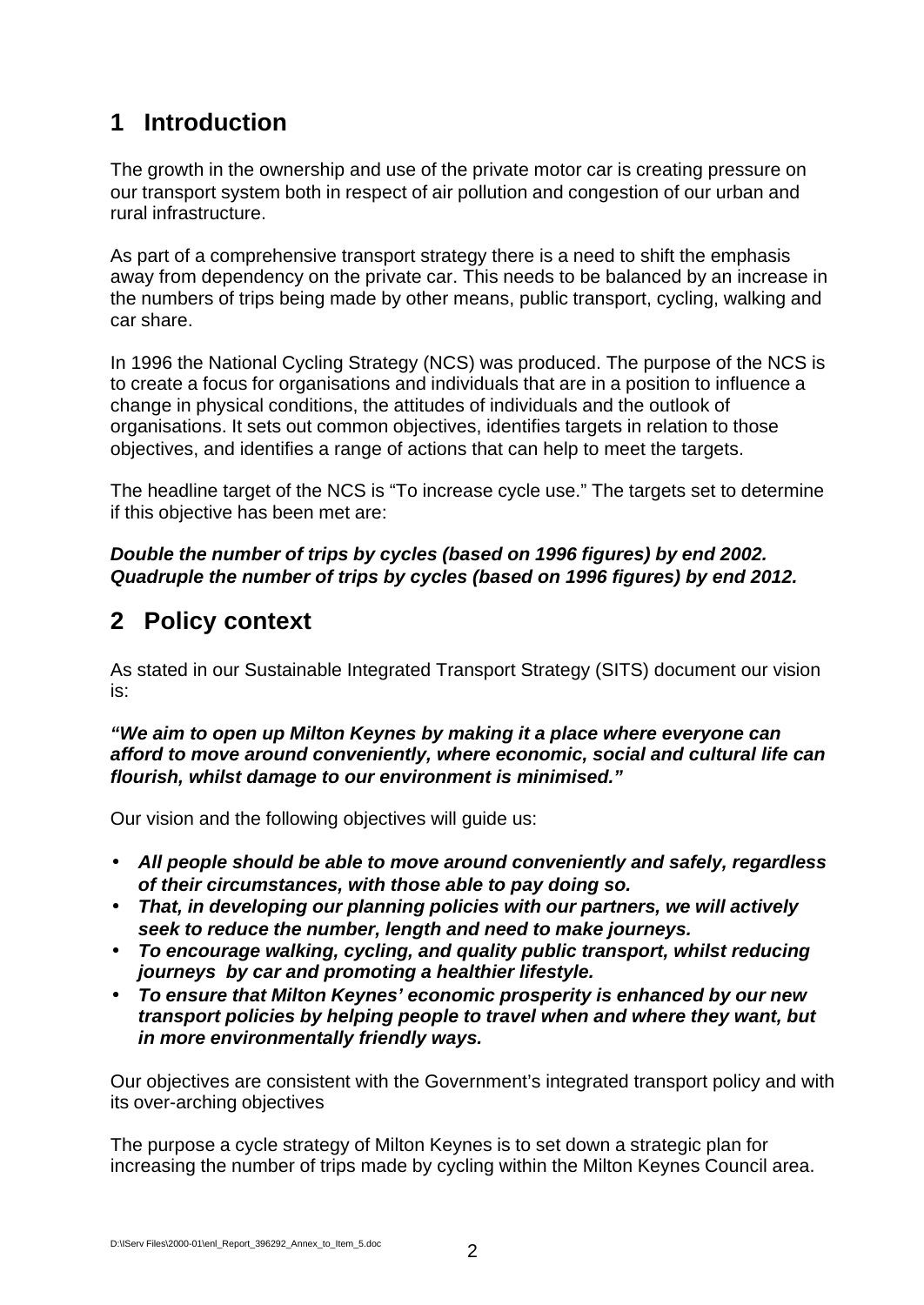The Milton Keynes Cycling Strategy fits with the Sustainable Integrated Transport Strategy for Milton Keynes already adopted by the Council. SITS states: 'We will encourage people to cycle by:

Developing a safe Strategic Cycling Network.

Ensuring that cycles can be used safely and easily throughout the Council area. Promoting cycling as a safe, healthy and sustainable way of travelling.'

The Cycling Strategy sits alongside the Public Transport Strategy in encouraging modal interchanges with facilities being provided to allow easy transition between cycling and bus use and even the carrying of cycles on some buses.

The Cycling Strategy will form an integral part of our Local Transport Plan, the Local Plan and the Road Safety Strategy.

| <b>MODE</b>      | 1991 | $1997+$ | 2001 | 2006          | 2011 |
|------------------|------|---------|------|---------------|------|
|                  | $\%$ | %       | %    | $\frac{0}{0}$ | $\%$ |
| Car              | 77   |         | 71   | 62            | 55   |
| Public Transport | 12   | 12      | 15   | 20            | 25   |
| Cycling          | 3    | 3       | 6    | 10            | 12   |
| Walking          |      |         |      |               |      |
| Motorcycling     |      |         |      |               |      |
| Total            | 100  | 100     | 100  | 100           | 100  |

#### **2.1 Journey to Work Targets**

(+ Modal split for 1997 is assumed at the 1991 level.)

### **3 The Cycle Network**

There is an extensive network of approximately 250 kilometres of shared use pedestrian and cycle paths in the City (the Redways). Milton Keynes Development Corporation developed the Redways with the aim if creating a coherent network of routes, separate from the Grid road system, which could provide attractive, safe, direct and convenient access for both pedestrians and cyclists at a local, district and city level. Based on a 1991 travel census 3% of all trips to work are made by cycle. This currently equates to 2,200 cycle trips to Central Milton Keynes each week to work. Other additional cycle trips are obviously made to destinations other than Central Milton Keynes and for other purposes.

The Redways run through each developed City area often through quiet estate roads. More strategic City routes, which are mainly parallel to the Grid Roads, provide a route for longer distance journeys.

There is, however, only limited provision of Redways within Bletchley. Apart from a link to Newport Pagnell, the Redways do not extend beyond the City boundary. The outlying towns and villages are poorly served by cycle facilities.

Cyclists also make use of the road network both outside and inside the City area. Where possible, priority measures will accommodate this demand safely, and enhance existing and potential routes to attract a greater numbers of cyclists.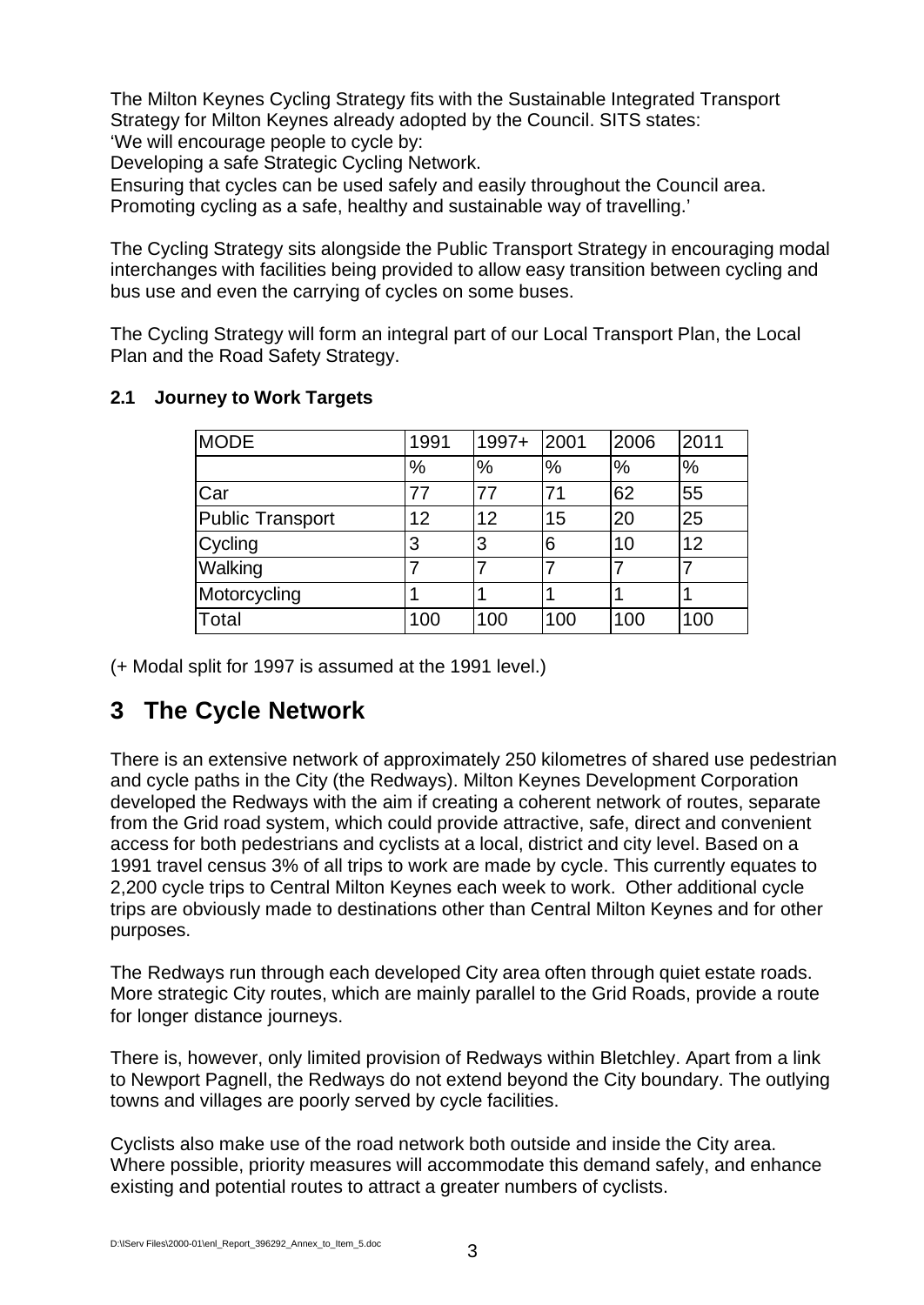The National Cycle Network, launched in April 1995 by SUSTRANS, serves Milton Keynes Plans are well advanced for the Milton Keynes-Bedford-Sandy route. The Milton Keynes-Oxford and the Milton Keynes-Northampton routes are core Millennium routes. It is a superb opportunity to persuade the public to start cycling again and add to Milton Keynes' cycling facilities.

### **4 Problems and Opportunities**

Milton Keynes is different. The City is served by a high capacity Grid Road Network. The Grid Roads are often dual carriageways and provide drivers with a variety of route options to reach their destinations.

Large areas of Central Milton Keynes (CMK) are devoted to surface parking of which 85% is currently free of charge. Car ownership and use is high and forecast to increase. Modal share for car is high compared to the regional average, especially for the journey to work and to CMK.

This is not sustainable nor is it equitable. Traffic growth forecasts suggest that congestion will significantly worsen. Many junctions will not be able to cope with the increases in traffic. If not checked now, Milton Keynes will experience levels of congestion and pollution that we see in many older urban areas. The age and quantity of our roads are in need of constant repair and maintenance, stretching already limited resources.

Within CMK and the district centres, facilities for cyclists are generally poor. The highway offers no priority to cyclists who have to compete with private vehicles and public transport for road-space. Cyclists need to have greater priority over motor vehicles.

Two areas of concern are the conflict at junctions between motor vehicles and cyclists. We have developed a three year programme of assessment and remedial measures to improve safety these junctions.

Safety is one of the prime considerations when providing new or improved facilities for cyclists. In 1998, there were 92 casualties involving cyclists on Milton Keynes roads (excluding the M1, the A5 and the A428).

We run cycle training courses for school children and intend to extend their coverage to adults.

We can improve safety for cyclists on the highway by introducing self-enforcing 20 mph zones in suitable residential areas and by a 'Safe Routes to School' programme covering all Milton Keynes schools.

People will only choose to cycle to work if there are satisfactory facilities. Employers must be persuaded to provide changing and showering facilities at places of work, in order to encourage their employees to cycle to work. Further incentives such as cycle mileage allowances, interest free cycle loans and the provision of pool cycles should also be actively encouraged.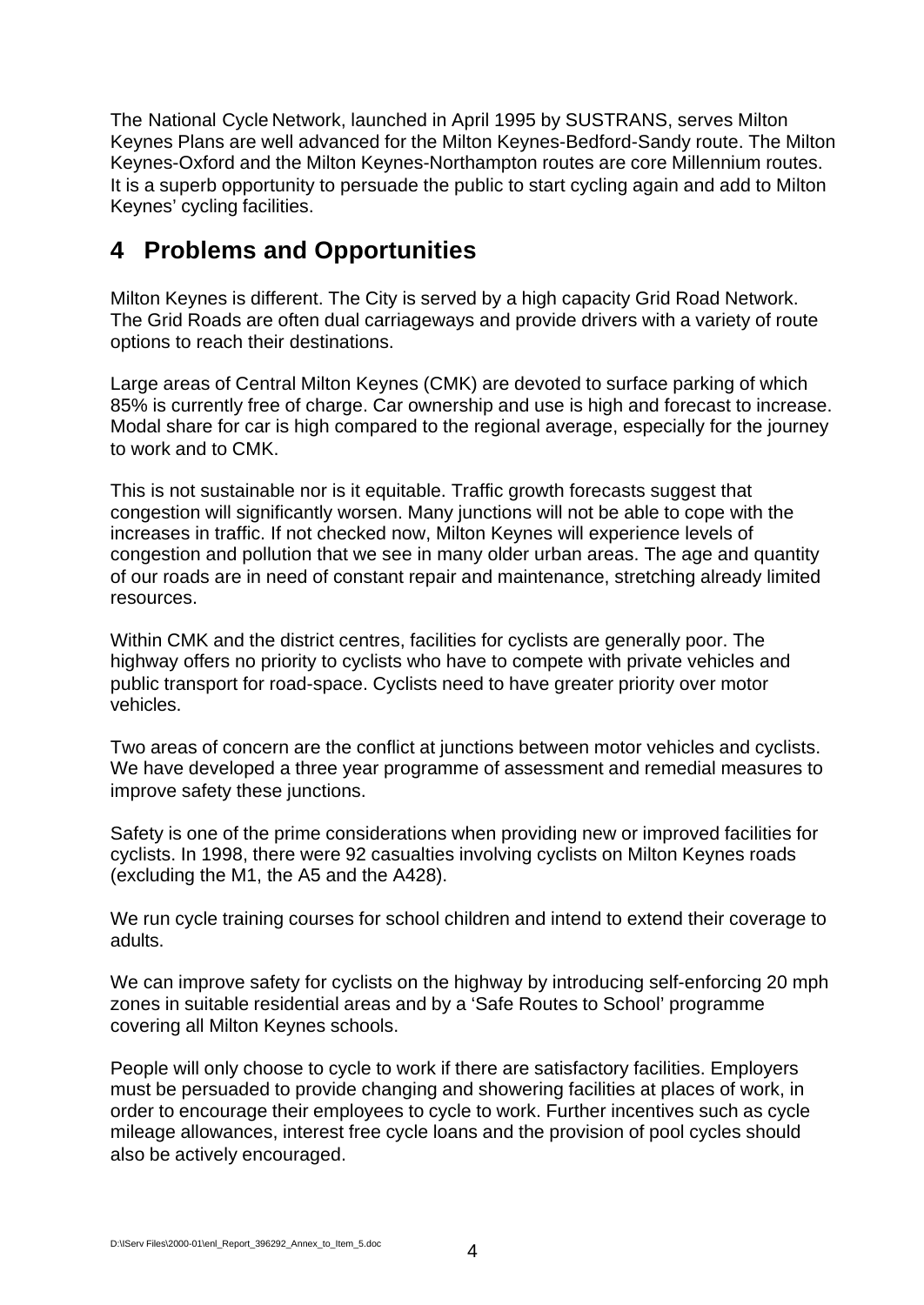The supply of cycle parking spaces in town centres will need to be increased. Greater cycle use will require additional, secure parking facilities.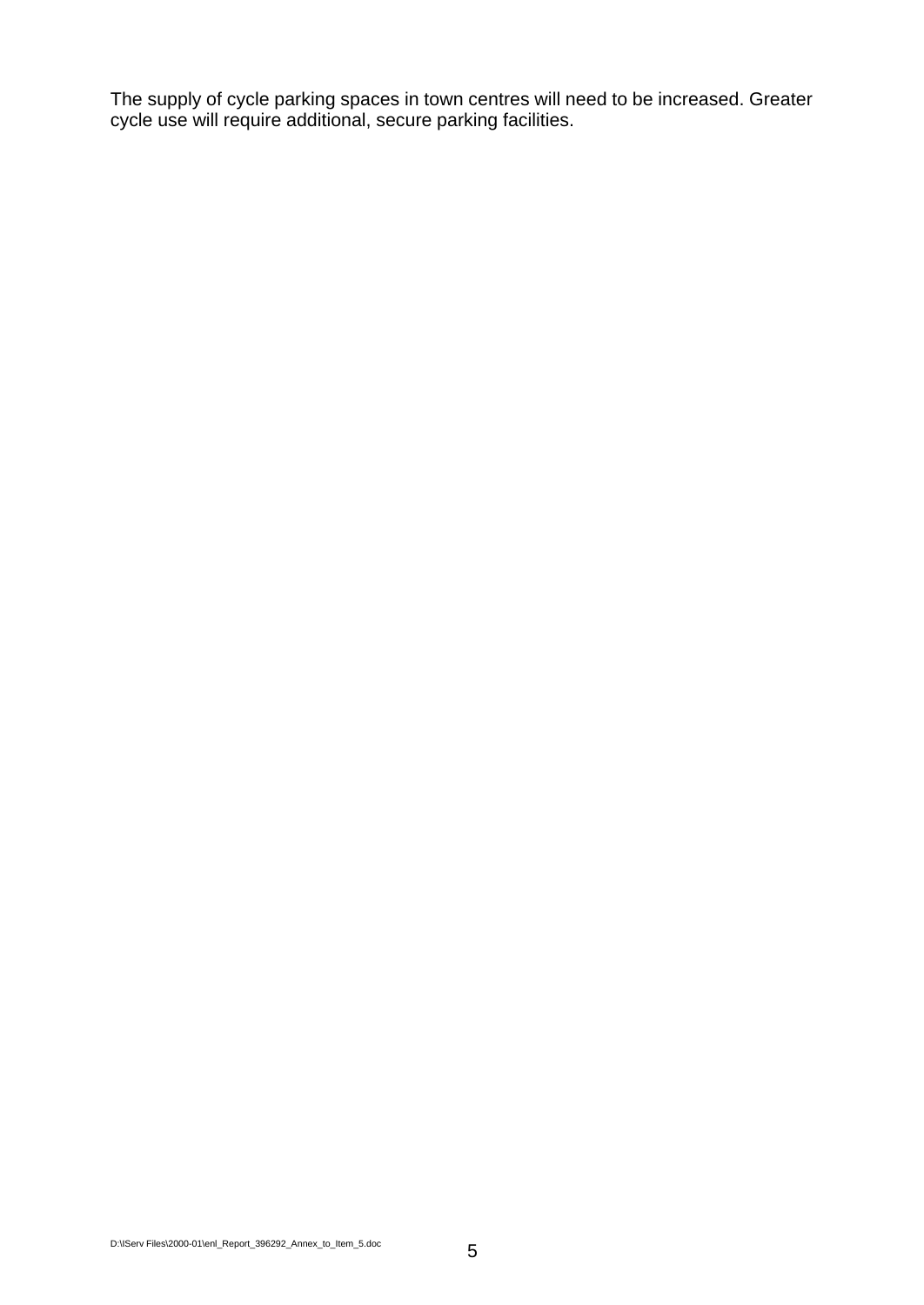## **5 The Strategy**

We will encourage more people to cycle thereby contributing to the following SITS objectives:

- (*That) all people should be able to move around conveniently and safely, regardless of their circumstances, with those able to pay doing so.*
- *To encourage walking, cycling, and quality public transport (to include taxis and private hire vehicles), whilst reducing journeys by car and promoting a healthier lifestyle.*
- *To ensure that Milton Keynes' economic prosperity is enhanced by our new transport policies by helping people to travel when and where they want, but in more environmentally friendly ways.*

We will encourage more people to cycle by:

- Developing a safe 'Strategic Cycling Network.
- Ensuring that cycles can be used safely and easily throughout Milton Keynes.
- Promoting cycling as a safe and sustainable way of travelling.

Cycling is very sustainable form of transport with minimal impact on the environment in terms of pollution, congestion and the need for infrastructure. If people cycled more they would also become healthier.

To cater for the differing needs and standards of cyclists, cycling will be actively promoted and encouraged on both the Redways and the highway. This will have the added benefit of increasing awareness of cycling by other road users.

It will be necessary to carry out improvements to both networks to improve safety for cyclists. On the roads, it could mean cycle priority measures and amendments to road markings to create more space for cyclists. On Redways, it could mean improvements to visibility and segregation on appropriate routes.

This may result in a reduction in highway capacity for other road users. Consideration will also be given to pedestrian safety where shared cycle and pedestrian facilities are proposed.

We need to establish a network of strategic cycle routes serving a range of destinations. This network should cover routes between, into and across settlements in both the rural and urban parts of Milton Keynes.

All existing and new routes on the network need to be assessed, to ensure that they are adequate and safe to use. The network must be maintained to ensure visibility standards are met, surfaces are free from hazards and routes are adequately lit.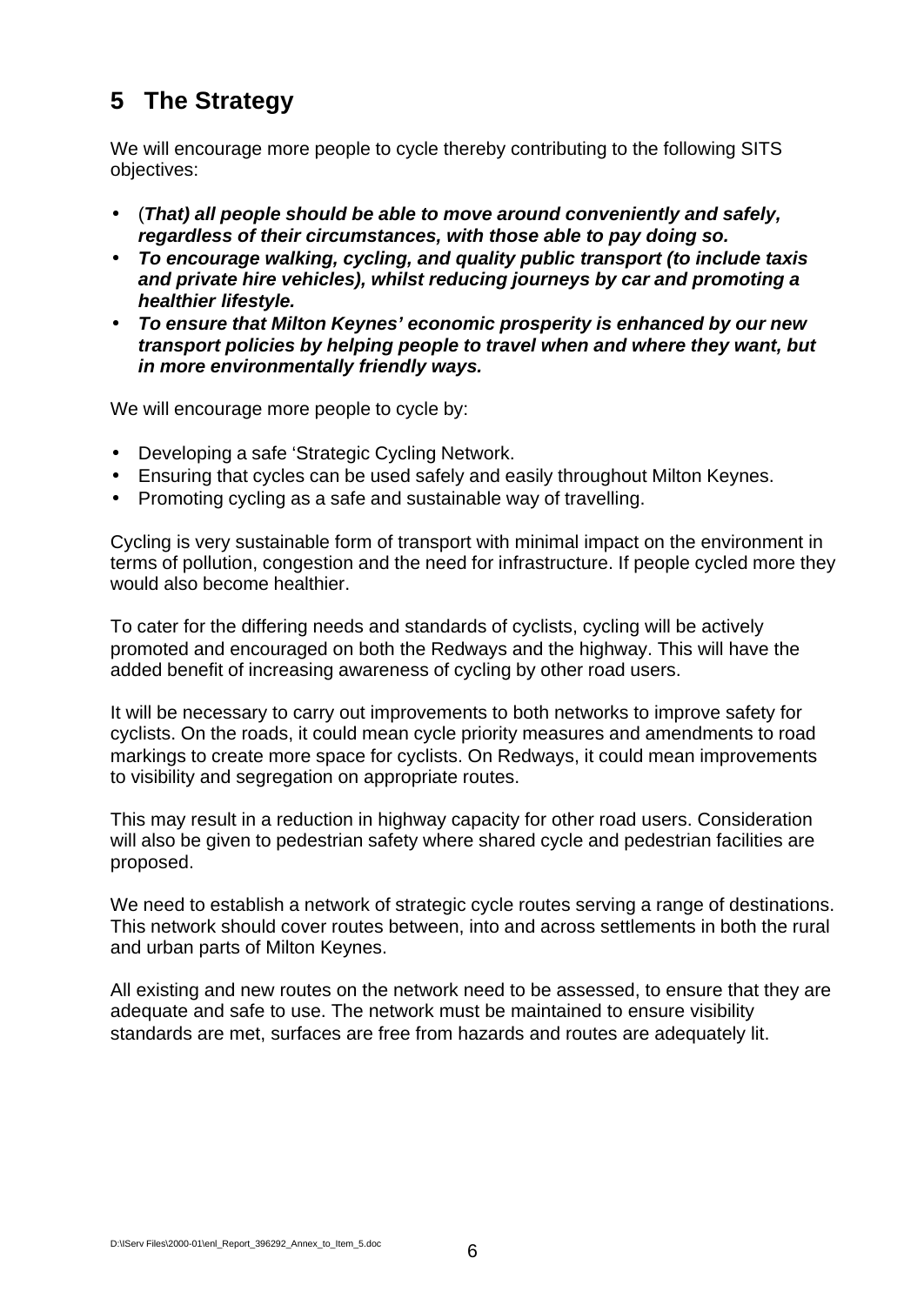**The processes and contribution cycling and walking can make to our strategy is shown in the Cycling Causal Chain below.**



Objective **Effect** to be measured

Effect to be measured or modelled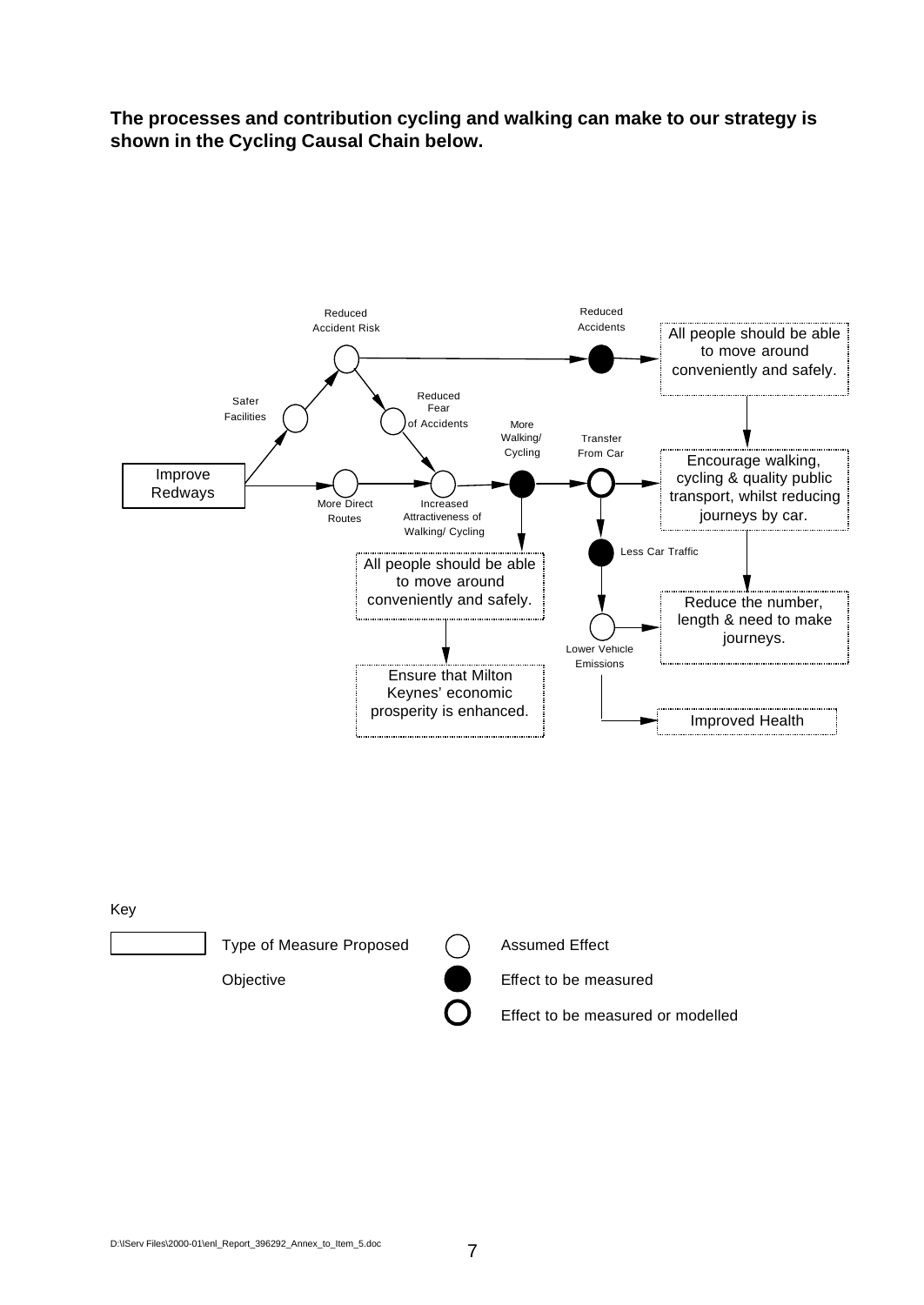# **6 Objectives**

The objectives of the Milton Keynes Cycling Strategy are to:

- Develop the Strategic Cycle Network within the Milton Keynes Council area.
- Increase the number of trips made by cycle.
- Ensure and improve personal safety.
- Improve cycle security.
- Promote cycling.
- Ensure that cycling needs are integrated into the Local Plan, Local Transport Plan, and the Road Safety Plan.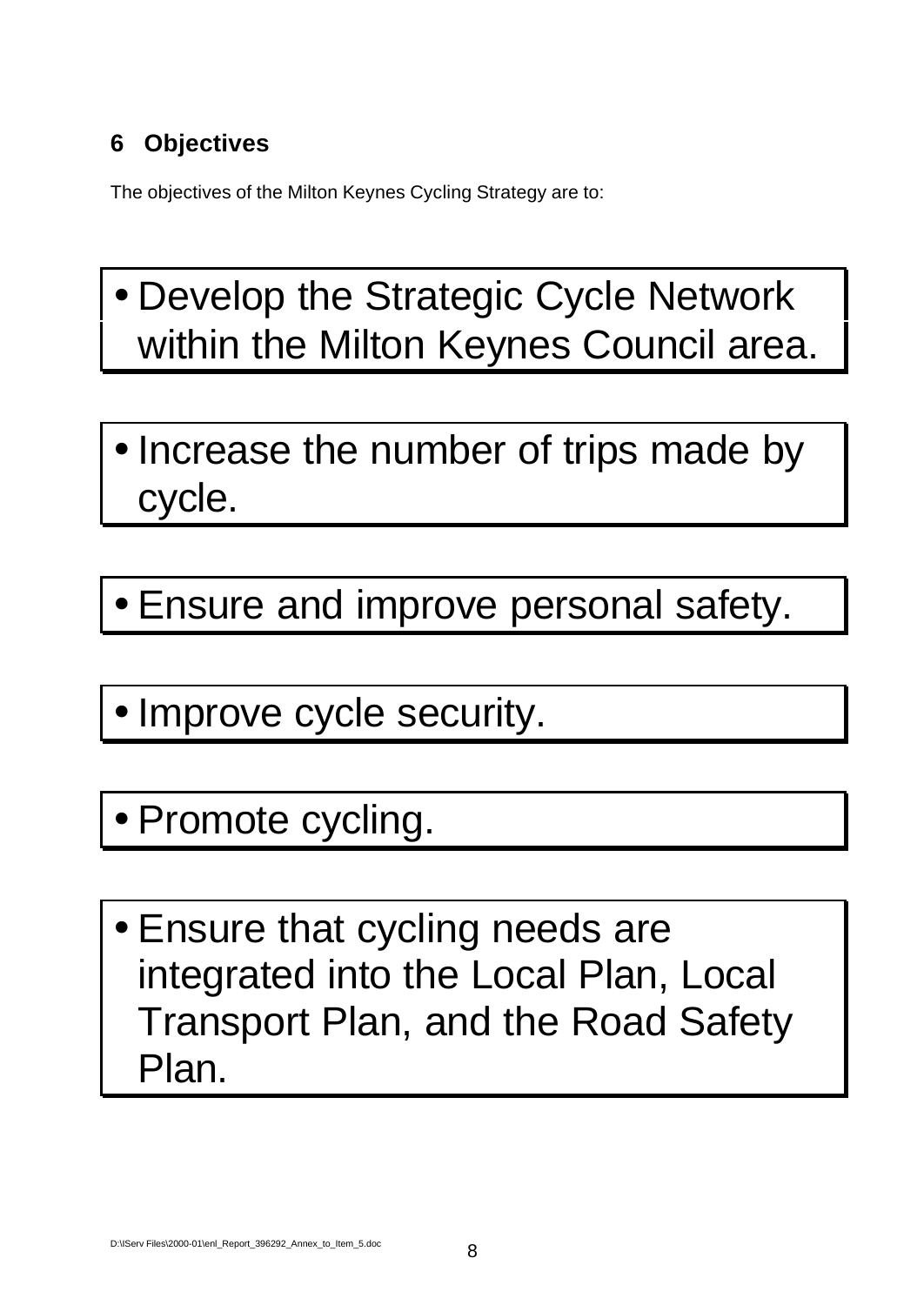# **7 Targets/Timescales**

In order to achieve the Objectives the following Targets and Timescales have been set:

- To increase the length of safe cycle routes available within the Milton Keynes Council area.
- Double the numbers of trips by cycle (based on 1996 figures) by end 2002 and quadruple the numbers of trips by cycle (based on 1996 figures) by end 2012.
- To reduce the number of casualties per km cycled by 30% by 2005 and by 75% by 2010 based on 1999 figures.
- To increase the number of people attending cycle training courses, both children and adults, ten fold by 2005 based on 1999 figures and by 2010 training shall be available to every 10 year old child who wants it.
- To reduce the rate of cycle theft by 5% by 2005 and by 10% by 2010 based on 1999 figures.
- To increase cycle parking facilities by providing, as a minimum, 4 cycle stands at each local centre, including the villages.
- To produce a new Redway Guide for Milton Keynes.
- To make available the Milton Keynes Cycling Strategy for inclusion in all relevant Milton Keynes Council documents by January 2001.

Our targets are from SITS and extend beyond the timescale of the cycling strategy. However, the interim targets for SITS match the cycling strategy timescale. The success of the cycling strategy will be measured against these targets.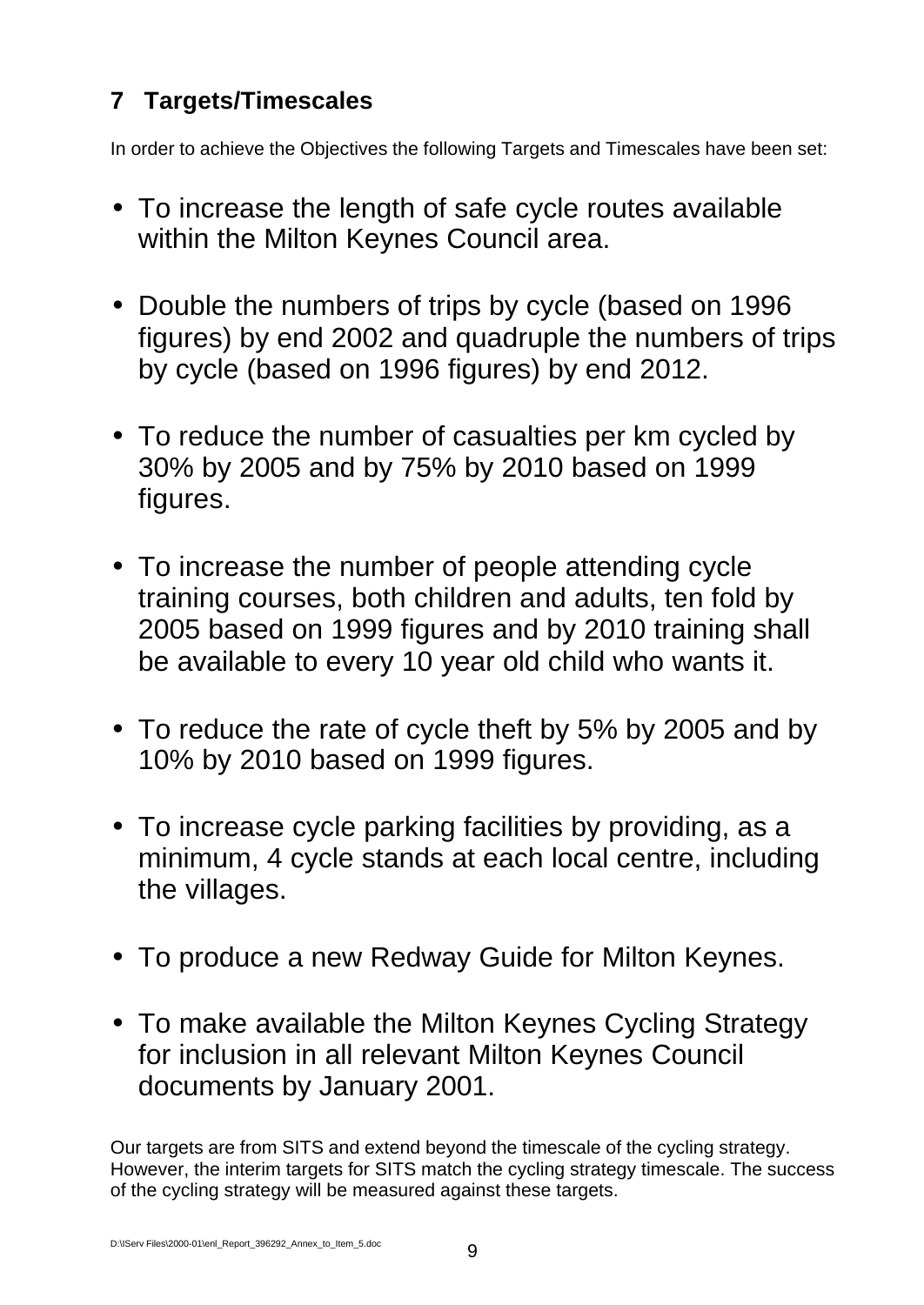### **8 Mechanisms to deliver the objectives**

#### **8.1 Strategic Network**

- Identification of cycling 'key attractors' i.e. those areas/locations to or from which people will wish to cycle.
- Identify what routes already exist.
- Carry out Cycle Audit to determine condition of the existing Redway network and junction details.
- Propose remedial measures and Safety schemes to combat deficiencies.
- Identify desired routes to locations not already catered for and propose scheme to meet requirements.
- Prioritise then programme the measures.

A cycleway link from the designated area of Milton Keynes to Wavendon and Woburn Sands is programmed to be constructed during 2000/01. A further link to Bow Brickhill will also be investigated.

The proposal is to provide improved cycle infrastructure from Newport Pagnell and Emberton via Sherington to Olney.

A pedestrian desire-line linking Newport Pagnell to the City has been identified. This requires the construction of approximately 800m of new footway alongside Willen Road to complete the network. If the route were constructed as a shared pedestrian/cycle footway, it would also provide a direct cycle link from Newport Pagnell to the City.

Settlements on or near to the proposed SUSTRANS routes will be served by these facilities. Such settlements include Haversham, Hanslope and Castlethorpe. Other villages such as Little Brickhill, North Crawley, Moulsoe and Chicheley are to be investigated with a view to inclusion in this programme.

#### **8.2 Program of Footway Inspections**

Safety inspections are carried out on all roads at the frequency below:

Shopping areas and local centres - monthly Other footways - in with road inspections Redways - nine monthly

The following items are identified for attention:

Dangerous potholes and iron work Dangerous kerbing, channels or edging Misleading/ dangerous or faded road markings and displaced road studs in the carriageway Damaged obscured or insecure lighting columns Vegetation causing danger Misleading / dangerous or faded road signs

Included in safety inspections will be work that is not of a dangerous nature that will be identified and recorded and then prioritised to be carried out as and when the budget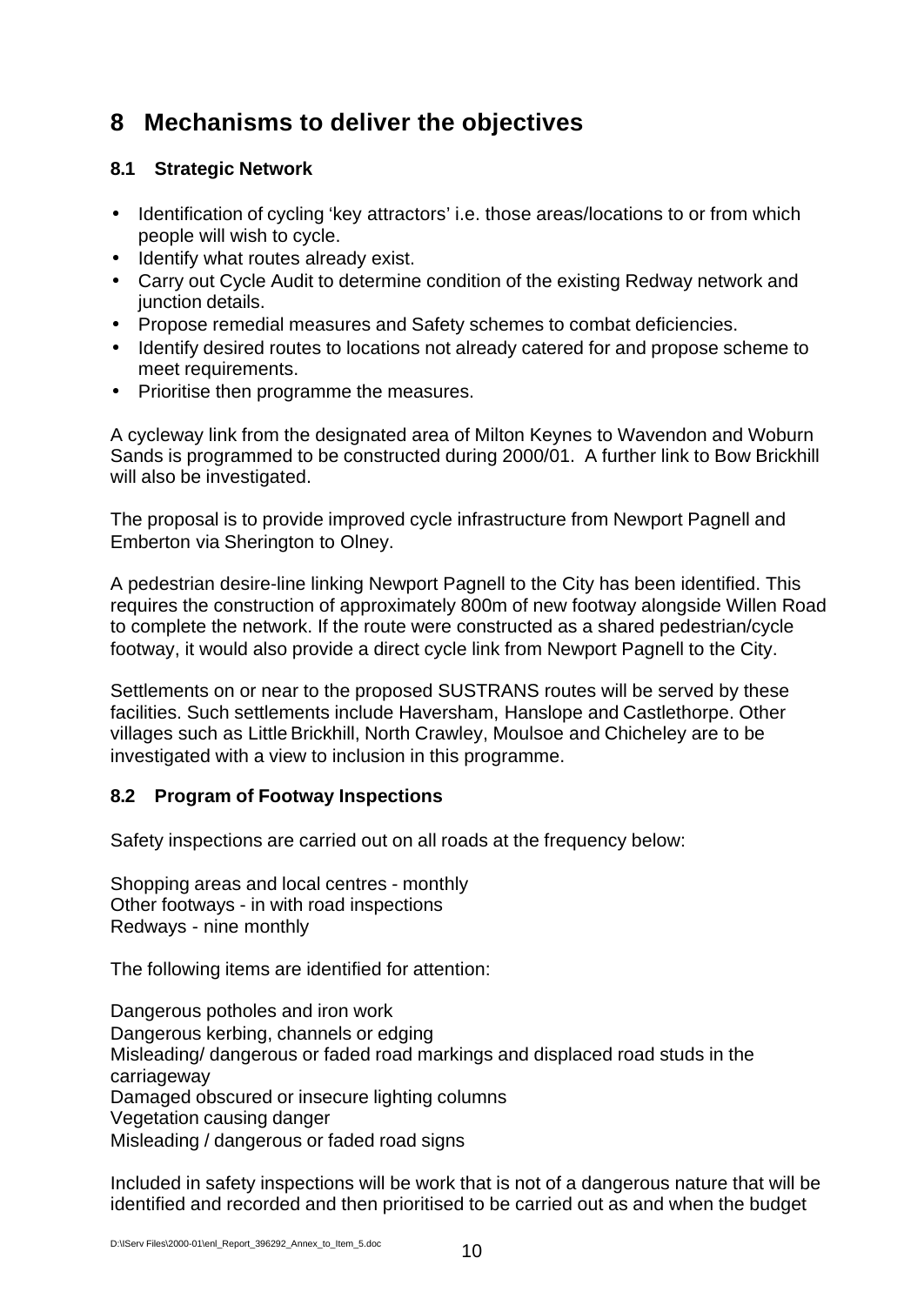allows. Some structural maintenance or planned maintenance for future years will also be identified so that resurfacing/reconstruction/surface-dressing works can be carried out at a future date.

#### **8.3 Personal Safety**

We will:

- Carry out a Cycle audit to determine hazards on the existing Redway network and junctions.
- Monitor accidents from police data and by the creation of working group including Milton Keynes Council, Thames Valley Police, Milton Keynes Hospital, Milton Keynes Cycle Users Group and other interested bodies..
- Liase with police concerning personal safety and attacks on Redways.
- Propose remedial measures and safety schemes to combat deficiencies.
- Prioritise then programme the measures.
- Continue cycle training of children and establish training programme for adults.

#### **8.4 Crime and Fear of Crime**

A Crime and Community Safety Strategy was recently approved by the MK Crime and Community Safety Partnership of which we are a leading member. One of the aims of the strategy is to tackle anti-social behaviour and vandalism and one objective is to reduce such incidents on the Redways.

#### **8.5 Cycle and Pedestrian Training**

Volunteer tutors run our pedestrian and cycling training courses for school children.

We intend to increase the number of children receiving training. We are currently reassessing the provision of pedestrian and cycling training. We are considering distributing resource packs through the local health authority and using paid tutors.

We are also proposing trial adult cycling training schemes that will allow us to assess their impact on increased cycle use in Milton Keynes.

#### **8.6 Cycle parking facilities**

We will:

- Identify existing provision at 'key attractors'
- Identify appropriate level and type of facilities required.
- Prioritise then programme the measures.

We have introduced a programme to provide new cycle parking facilities as well as replacing and upgrading existing ones.

#### **8.7 Promote cycling**

We will:

- Produce a new Redway Guide.
- Increase publicity for cycling.
- Improve signing and information boards.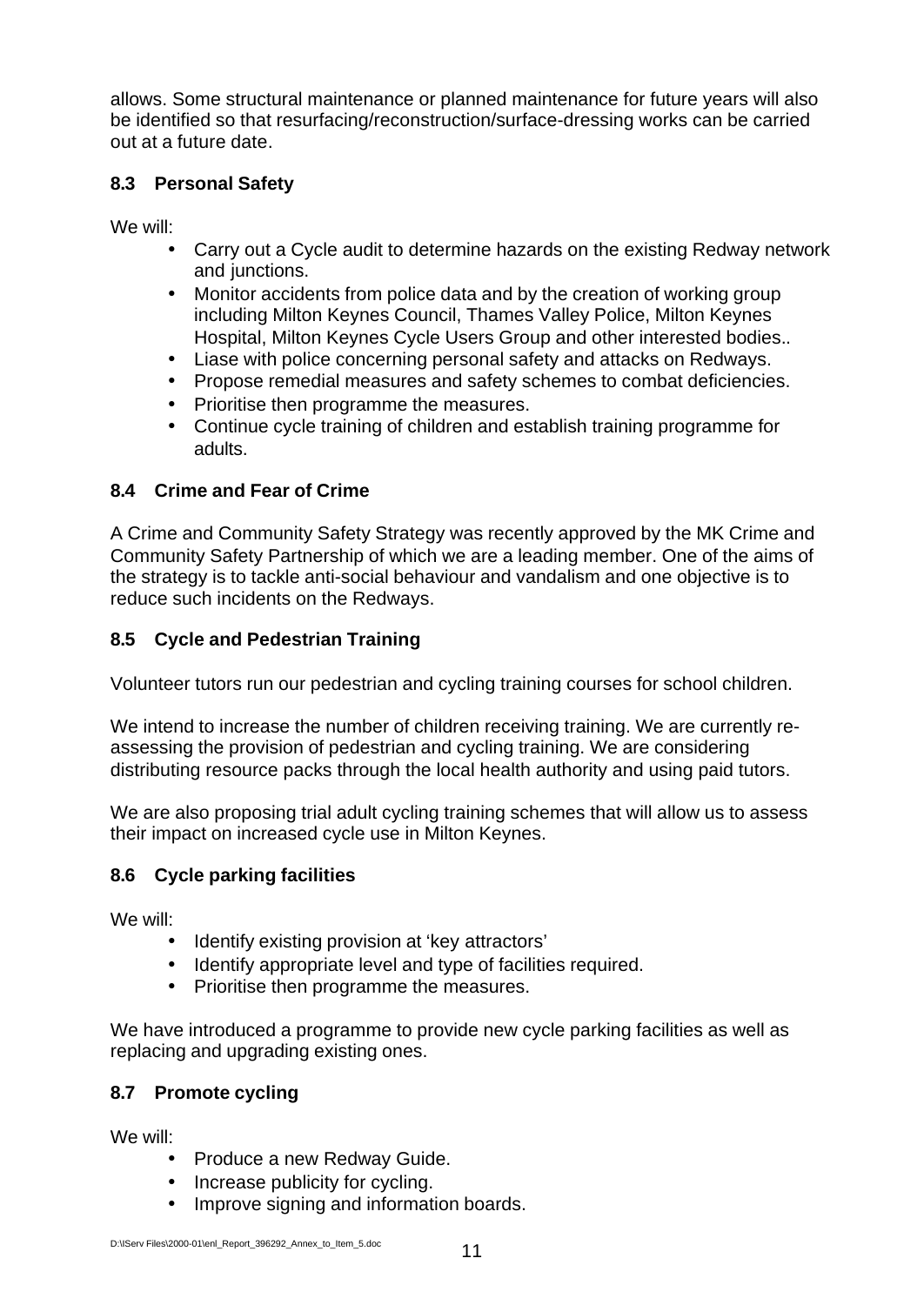- Encourage Travelwise.
- Promote a Green Commuter Policy
- Support the Council's Bicycle User Group (BUG) that was established in 1999
- Integration of Milton Keynes Cycling Strategy
- Prepare the Milton Keynes Cycling Strategy for inclusion in all relevant Milton Keynes Council documents.

#### **8.8 Green Transport Plans**

Milton Keynes Council adopted a 'Green Commuter Plan for Milton Keynes' (GCP) in December 1997. As the largest employer in Milton Keynes, it is important that we set an example to other organisations and show a commitment to SITS. We have set a target of reducing car use by staff by 30% by 2001.

A travel survey of staff in CMK in 1997 indicated that 46% lived up to 5 miles away, 64% up to 10 miles away and the following modal split:

4% walk 4% cycle 5% by bus 1% by rail 3% carshare 77% car driver only

## **9 Monitoring and Review**

Mechanisms will be established to monitor the level of cycle use by increasing the number permanent cycle counters located within the Milton Keynes area. Reviews of the numbers of attendees at cycle training courses will be carried out to monitor training levels.

Assessing changes in numbers of cycling and walking trips is more difficult to measure on the ground, especially for borough wide changes. Repeating household surveys will indicate progress towards targets in the longer term. Shorter-term changes will be monitored via more localised surveys of particular destinations such as schools and individual destinations within CMK. Individual companies and organisations including schools and public bodies will be encouraged to develop 'Green Commuter Plans'. Monitoring these plans will indicate the changes in the numbers of cycling and walking trips.

Working groups to be established to monitor cyclist casualties and levels of cycle theft.

### **10 Staffing**

A post of full time cycling officer is to be established to ensure the aspirations of the Cycling Strategy striven for.

# **11 Funding**

The authority will provide and maintain funding to achieve the targets proposed. The authority will also seek funding from other sources where appropriate.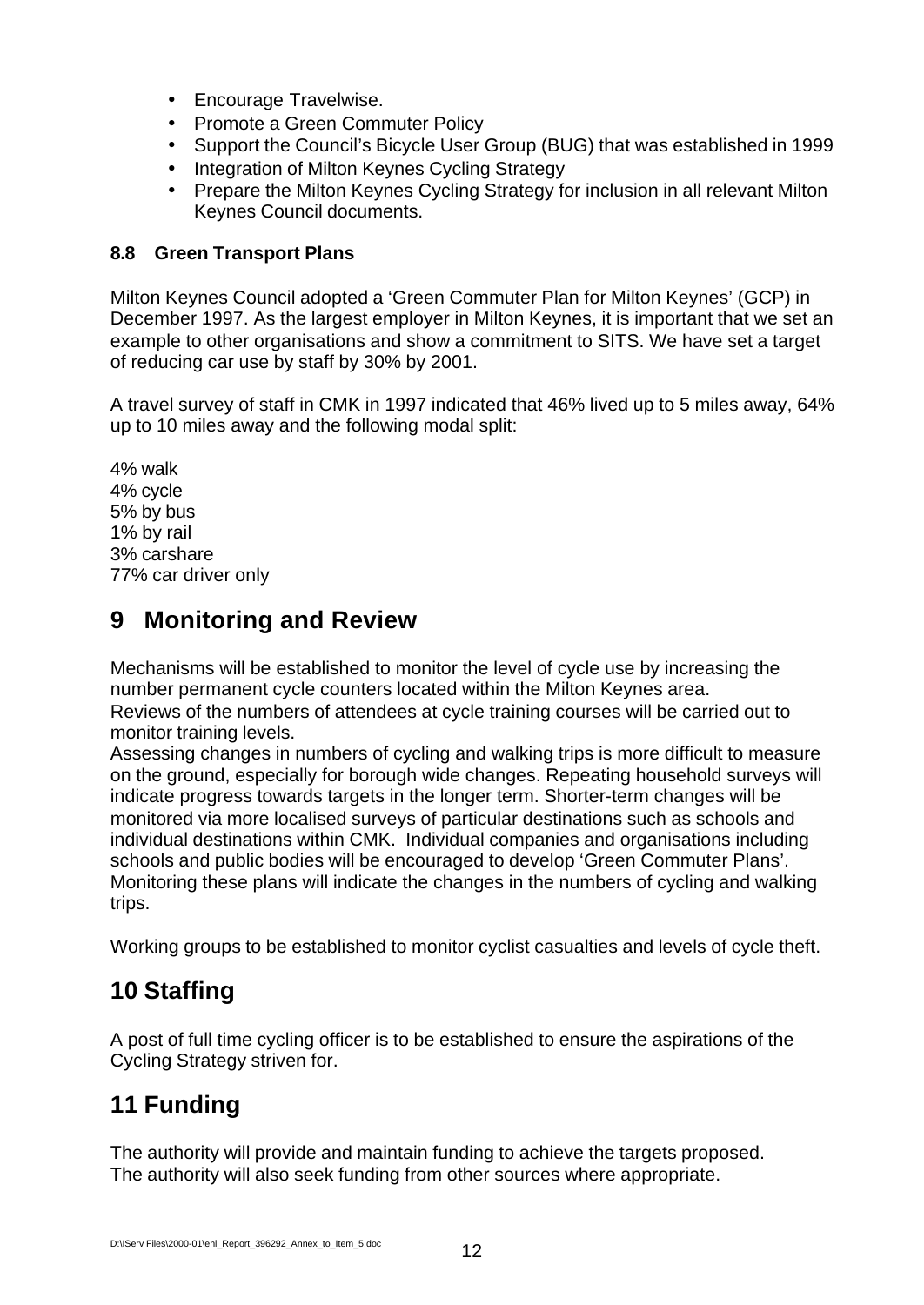Although adopted highway, the Redways do not qualify for Government grants through the Local Transport Plan process or through the Standard Spending Assessment system for road maintenance. They impose great pressure on the Council's limited revenue budget.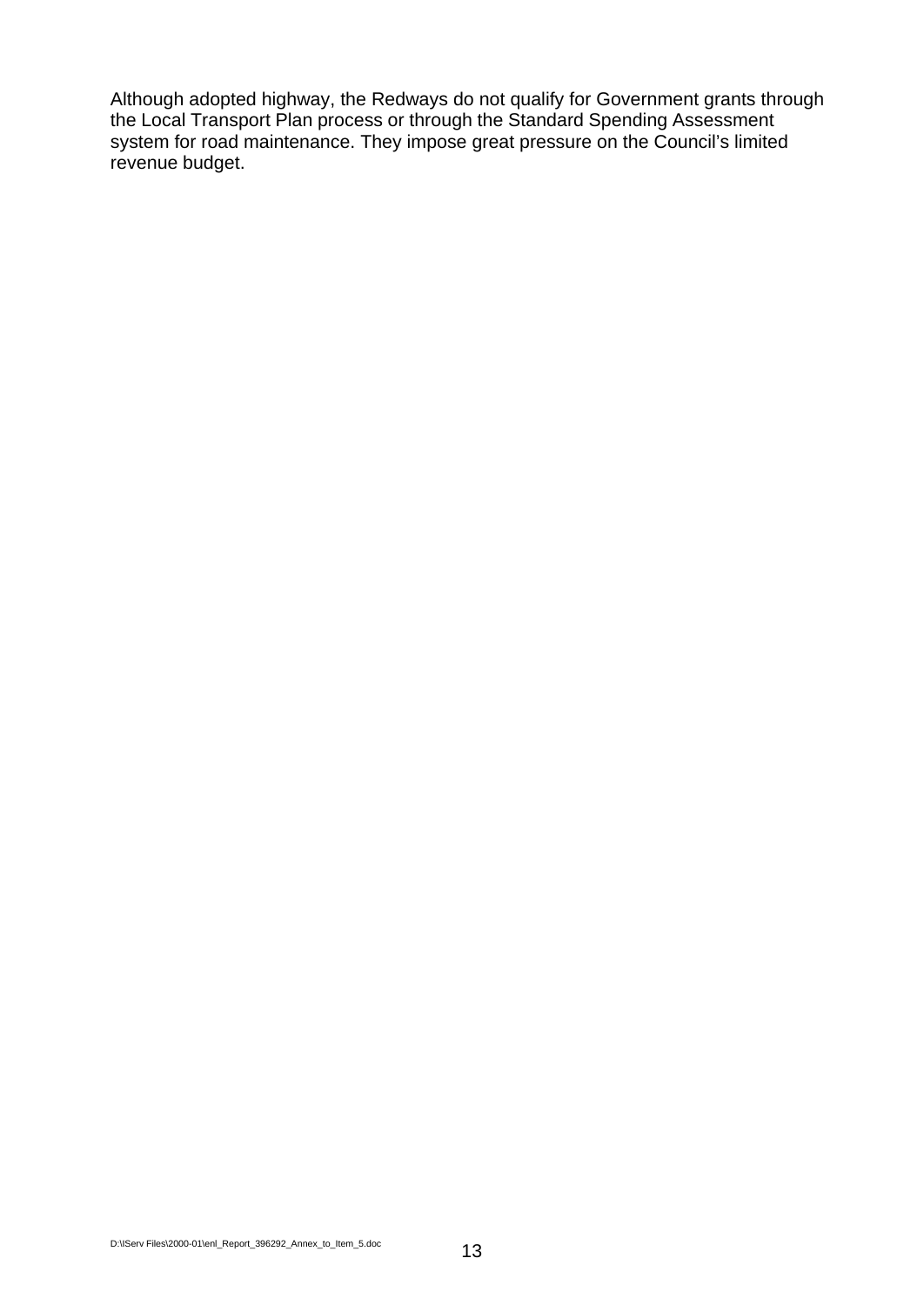# **12 Cycling action plan**

|                          | By 2002                                                                                           | By 2005                                                                                                      | By 2010                                                                                     |
|--------------------------|---------------------------------------------------------------------------------------------------|--------------------------------------------------------------------------------------------------------------|---------------------------------------------------------------------------------------------|
| Cycle<br>Audit           | It is proposed to carry<br>out a rolling<br>programme of route<br>audits of the<br>Redways.       | It is proposed to carry<br>out a rolling<br>programme of route<br>audits of the Redways.                     | It is proposed to carry<br>out a rolling<br>programme of route<br>audits of the<br>Redways. |
| Cycle<br><b>Review</b>   | Carry out Cycle<br>Review of all existing<br>Redways within the<br>Milton Keynes<br>Council area. | Continue to review<br>cycling facilities to<br>identify opportunities<br>for improvement.                    | Continue to review<br>cycling facilities to<br>identify opportunities<br>for improvement.   |
| Cycle<br><b>Networks</b> | Wavendon and<br><b>Woburn Sands</b>                                                               | Sherington, Emberton<br>and Olney<br>Willen Road, Newport<br>Pagnell, to the City of<br><b>Milton Keynes</b> | <b>Extension to Other</b><br><b>Rural Areas including</b><br><b>Bow Brickhill</b>           |
| Cycle<br>Parking         | Carry out review of all<br>cycle parking in Milton<br>Keynes Council area.                        | Install cycle parking<br>facilities in all Milton<br>Keynes city area.<br>Create Cycle Safe in<br><b>CMK</b> | Install cycle parking<br>facilities in all Milton<br>Keynes remaining<br>areas.             |
|                          |                                                                                                   |                                                                                                              |                                                                                             |
|                          |                                                                                                   |                                                                                                              |                                                                                             |
|                          |                                                                                                   |                                                                                                              |                                                                                             |
|                          |                                                                                                   |                                                                                                              |                                                                                             |

|                  | By 2002                                                                                                                                                                                     | By 2005                                                                                                                                    | By 2010 |
|------------------|---------------------------------------------------------------------------------------------------------------------------------------------------------------------------------------------|--------------------------------------------------------------------------------------------------------------------------------------------|---------|
| Usage            |                                                                                                                                                                                             |                                                                                                                                            |         |
| <b>Accidents</b> | Improved<br>Redways/Grid Road<br>junctions, surfacing<br>plus signs.<br><b>Cycle Safety</b><br>Improvements<br>Improved Redways/<br>road crossings,<br>surfacing plus signs.<br>Redway/road | Measures to improve<br>cycle safety and<br>encourage additional<br>cycle use both on the<br>Grid Roads and the<br>Redways are<br>proposed. |         |